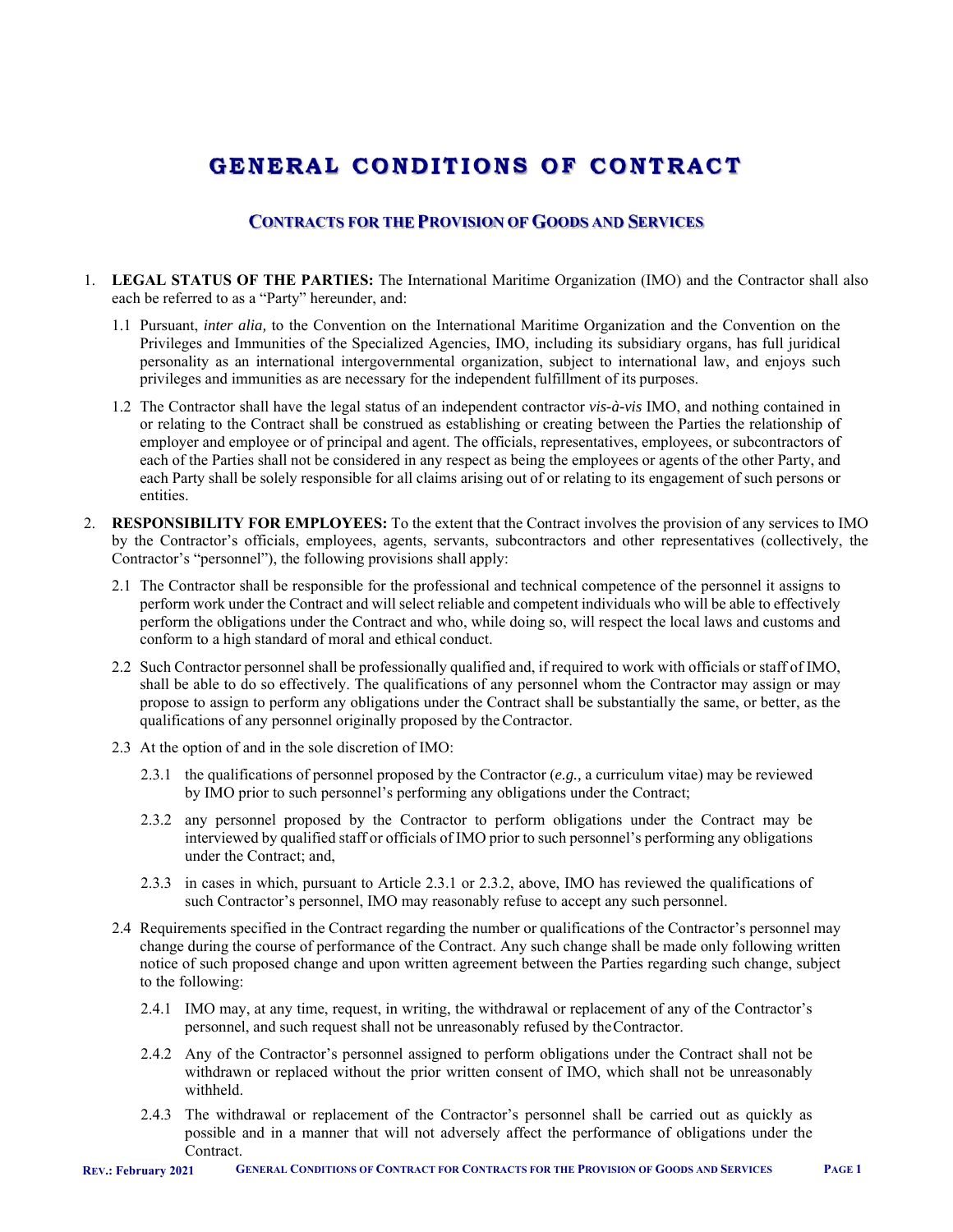- 2.4.4 All expenses related to the withdrawal or replacement of the Contractor's personnel shall, in all cases, be borne exclusively by the Contractor.
- 2.4.5 Any request by IMO for the withdrawal or replacement of the Contractor's personnel shall not be considered to be a termination, in whole or in part, of the Contract, and IMO shall not bear any liability in respect of such withdrawn or replaced personnel.
- 2.4.6 If a request for the withdrawal or replacement of the Contractor's personnel is *not* based upon a default by or failure on the part of the Contractor to perform its obligations in accordance with the Contract, the misconduct of the personnel, or the inability of such personnel to reasonably work together with IMO officials and staff, then the Contractor shall not be liable by reason of any such request for the withdrawal or replacement of the Contractor's personnel for any delay in the performance by the Contractor of its obligations under the Contract that is substantially the result of such personnel's being withdrawn or replaced.
- 2.5 Nothing in Articles 2.2, 2.3 and 2.4, above, shall be construed to create any obligations on the part of IMO with respect to the Contractor's personnel assigned to perform work under the Contract, and such personnel shall remain the sole responsibility of the Contractor.
- 2.6 The Contractor shall be responsible for requiring that all personnel assigned by it to perform any obligations under the Contract and who may have access to any premises or other property of IMO shall:
	- 2.6.1 undergo or comply with security screening requirements made known to the Contractor by IMO, including but not limited to, a review of any criminal history;
	- 2.6.2 when within IMO premises, display such identification as may be approved and furnished by IMO security officials, and that upon the withdrawal or replacement of any such personnel or upon termination or completion of the Contract, such personnel shall immediately return any such identification to IMO for cancellation.
- 2.7 Within one working day after learning that any of Contractor's personnel who have access to any IMO premises have been charged by law enforcement authorities with an offense other than a minor traffic offense, the Contractor shall provide written notice to inform IMO about the particulars of the charges then known and shall continue to inform IMO concerning all substantial developments regarding the disposition of such charges.
- 2.8 All operations of the Contractor, including without limitation, storage of equipment, materials, supplies and parts, within IMO premises shall be confined to areas authorized or approved by IMO. The Contractor's personnel shall not enter or pass through and shall not store or dispose of any of its equipment or materials in any areas within IMO premises without appropriate authorization from IMO.

# **3. ASSIGNMENT:**

- 3.1 Except as provided in Article 3.2, below, the Contractor may not assign, transfer, pledge or make any other disposition of the Contract, of any part of the Contract, or of any of the rights, claims or obligations under the Contract except with the prior written authorization of IMO. Any such unauthorized assignment, transfer, pledge or other disposition, or any attempt to do so, shall not be binding on IMO. Except as permitted with respect to any approved subcontractors, the Contractor shall not delegate any of its obligations under this Contract, except with the prior written consent of IMO. Any such unauthorized delegation, or attempt to do so, shall not be binding on IMO.
- 3.2 The Contractor may assign or otherwise transfer the Contract to the surviving entity resulting from a reorganization of the Contractor's operations, *provided that:* 
	- 3.2.1 such reorganization is not the result of any bankruptcy, receivership or other similar proceedings; *and,*
	- 3.2.2 such reorganization arises from a sale, merger, or acquisition of all or substantially all of the Contractor's assets or ownership interests; *and*,
	- 3.2.3 the Contractor promptly notifies IMO about such assignment or transfer at the earliest opportunity; *and*,
	- 3.2.4 the assignee or transferee agrees in writing to be bound by all of the terms and conditions of the Contract, and such writing is promptly provided to IMO following the assignment or transfer.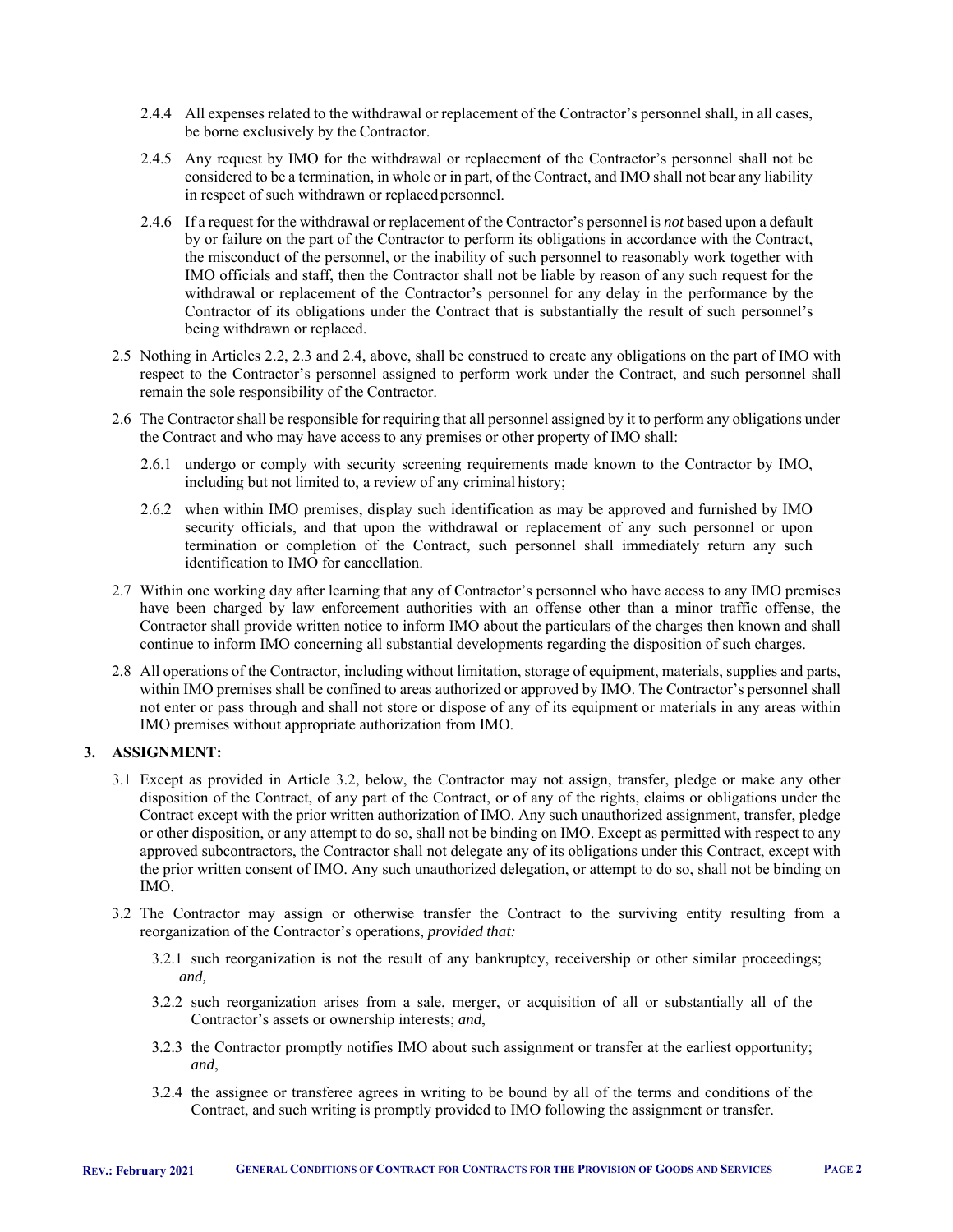- 4. **SUBCONTRACTING:** In the event that the Contractor requires the services of subcontractors to perform any obligations under the Contract, the Contractor shall obtain the prior written approval of IMO. IMO shall be entitled, in its sole discretion, to review the qualifications of any subcontractors and to reject any proposed subcontractor that IMO reasonably considers is not qualified to perform obligations under the Contract. IMO shall have the right to require any subcontractor's removal from IMO premises without having to give any justification therefor. Any such rejection or request for removal shall not, in and of itself, entitle the Contractor to claim any delays in the performance, or to assert any excuses for the non-performance, of any of its obligations under the Contract, and the Contractor shall be solely responsible for all services and obligations performed by its subcontractors. The terms of any subcontract shall be subject to, and shall be construed in a manner that is fully in accordance with, all of the terms and conditions of the Contract.
- 5. **PURCHASE OF GOODS:** To the extent that the Contract involves any purchase of goods, whether in whole or in part, and unless specifically stated otherwise in the Contract, the following conditions shall apply to any purchases of goods under the Contract:
	- 5.1 **DELIVERY OF GOODS:** The Contractor shall hand over or make available the goods, and IMO shall receive the goods, at the place for the delivery of the goods and within the time for delivery of the goods specified in the Contract. The Contractor shall provide to IMO such shipment documentation (including, without limitation, bills of lading, airway bills, and commercial invoices) as are specified in the Contract or, otherwise, as are customarily utilized in the trade. All manuals, instructions, displays and any other information relevant to the goods shall be in the English language unless otherwise specified in the Contract. Unless otherwise stated in the Contract (including, but not limited to, in any "INCOTERM" or similar trade term), the entire risk of loss, damage to, or destruction of the goods shall be borne exclusively by the Contractor until physical delivery of the goods to IMO in accordance with the terms of the Contract. Delivery of the goods shall not be deemed in itself as constituting acceptance of the goods by IMO.
	- 5.2 **PACKAGING OF THE GOODS:** The Contractor shall package the goods for delivery in accordance with the highest standards of export packaging for the type and quantities and modes of transport of the goods. The goods shall be packed and marked in a proper manner in accordance with the instructions stipulated in the Contract.
	- 5.3 **TRANSPORTATION & FREIGHT:** Unless otherwise specified in the Contract (including, but not limited to, in any "INCOTERM" or similar trade term), the Contractor shall be solely liable for making all transport arrangements and for payment of freight and insurance costs for the shipment and delivery of the goods in accordance with the requirements of the Contract. The Contractor shall ensure that IMO receives all necessary transport documents in a timely manner so as to enable IMO to take delivery of the goods in accordance with the requirements of the Contract.
	- 5.4 **WARRANTIES:** Unless otherwise specified in the Contract, in addition to and without limiting any other warranties, remedies or rights of IMO stated in or arising under the Contract, the Contractor warrants and represents that:
		- 5.4.1 The goods, including all packaging and packing thereof, conform to the specifications of the Contract, are fit for the purposes for which such goods are ordinarily used and for any purposes expressly made known in writing in the Contract, and shall be of even quality, free from faults and defects in design, material, manufacturer and workmanship;
		- 5.4.2 If the Contractor is not the original manufacturer of the goods, the Contractor shall provide IMO with the benefit of all manufacturers' warranties in addition to any other warranties required to be provided under the Contract;
		- 5.4.3 The goods are of the quality, quantity and description required by the Contract, including when subjected to conditions prevailing in the place of final destination;
		- 5.4.4 The goods are free from any right of claim by any third-party, including claims of infringement of any intellectual property rights, including, but not limited to, patents, copyright and trade secrets;
		- 5.4.5 The goods are new and unused;
		- 5.4.6 All warranties will remain fully valid following any delivery of the goods and for a period of not less than one (1) year following acceptance of the goods by IMO in accordance with the Contract;
		- 5.4.7 During any period in which the Contractor's warranties are effective, upon notice by IMO that the goods do not conform to the requirements of the Contract, the Contractor shall promptly and at its own expense correct such non-conformities or, in case of its inability to do so, replace the defective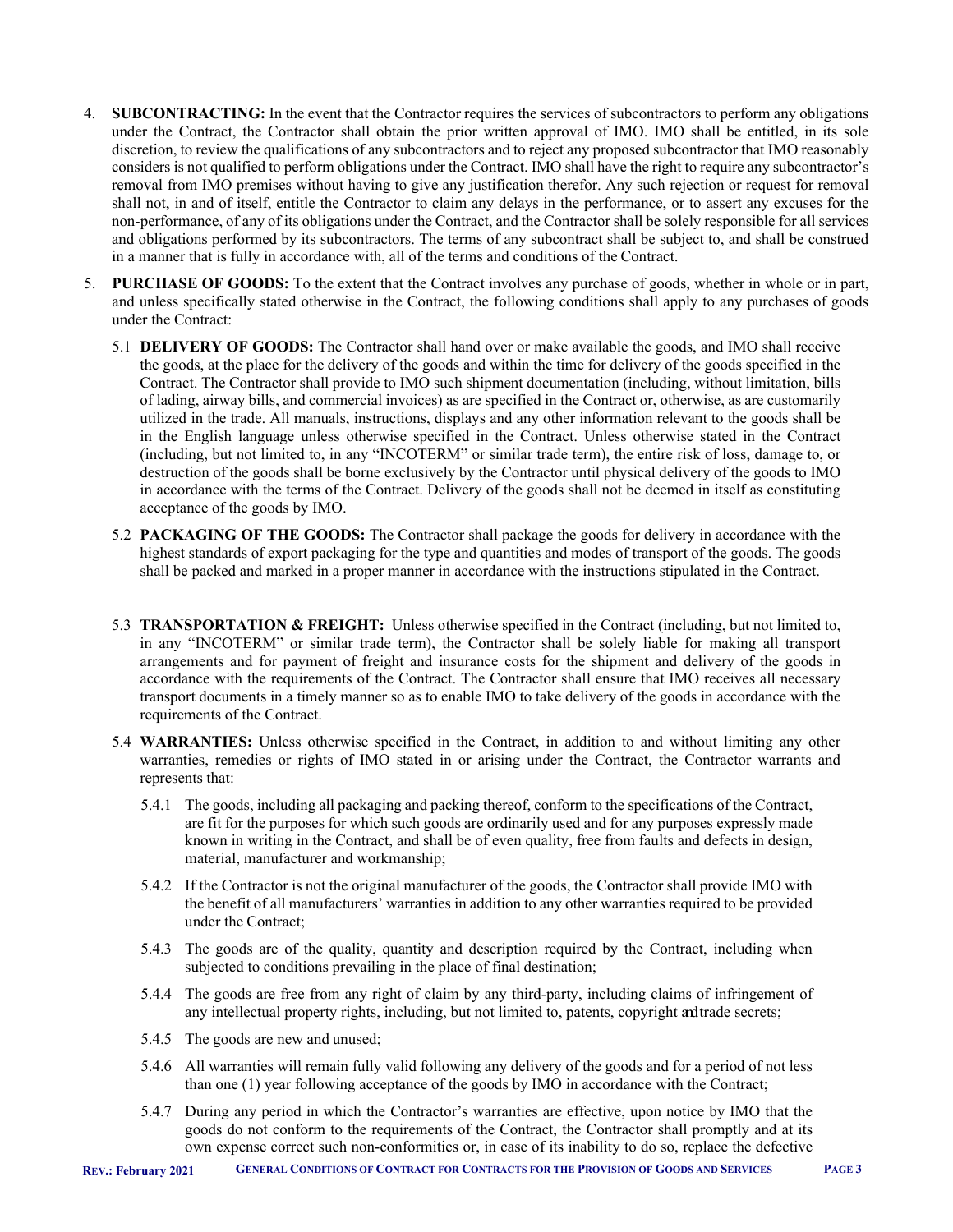goods with goods of the same or better quality or, at its own cost, remove the defective goods and fully reimburse IMO for the purchase price paid for the defective goods; and,

- 5.4.8 The Contractor shall remain responsive to the needs of the IMO for any services that may be required in connection with any of the Contractor's warranties under the Contract.
- 5.5 **ACCEPTANCE OF GOODS:** Under no circumstances shall IMO be required to accept any goods that do not conform to the specifications or requirements of the Contract. IMO may condition its acceptance of the goods upon the successful completion of acceptance tests as may be specified in the Contract or otherwise agreed in writing by the Parties. In no case shall IMO be obligated to accept any goods unless and until IMO has had a reasonable opportunity to inspect the goods following delivery. If the Contract specifies that IMO shall provide a written acceptance of the goods, the goods shall not be deemed accepted unless and until IMO in fact provides such written acceptance. In no case shall payment by IMO in and of itself constitute acceptance of the goods.
- 5.6 **REJECTION OF GOODS:** Notwithstanding any other rights of, or remedies available to IMO under the Contract, in case any of the goods are defective or otherwise do not conform to the specifications or other requirements of the Contract, IMO, at its sole option, may reject or refuse to accept the goods, and within thirty (30) days following receipt of notice from IMO of such rejection or refusal to accept the goods, the Contractor shall, in sole option of IMO:
	- 5.6.1 provide a full refund upon return of the goods, or a partial refund upon a return of a portion of the goods, by IMO; *or,*
	- 5.6.2 repair the goods in a manner that would enable the goods to conform to the specifications or other requirements of the Contract; *or*,
	- 5.6.3 replace the goods with goods of equal or better quality; *and*,
	- 5.6.4 pay all costs relating to the repair or return of the defective goods as well as the costs relating to the storage of any such defective goods and for the delivery of any replacement goods to IMO.
- 5.7 In the event that IMO elects to return any of the goods for the reasons specified in Article 5.6, above, IMO may procure the goods from another source. In addition to any other rights or remedies available to IMO under the Contract, including, but not limited to, the right to terminate the Contract, the Contractor shall be liable for any additional cost beyond the balance of the Contract price resulting from any such procurement, including, *inter alia*, the costs of engaging in such procurement, and IMO shall be entitled to compensation from the Contractor for any reasonable expenses incurred for preserving and storing the goods for the Contractor's account.
- 5.8 **TITLE:** The Contractor warrants and represents that the goods delivered under the Contract are unencumbered by any third party's title or other property rights, including, but not limited to, any liens or security interests. Unless otherwise expressly provided in the Contract, title in and to the goods shall pass from the Contractor to IMO upon delivery of the goods and their acceptance by IMO in accordance with the requirements of the Contract.
- 5.9 **EXPORT LICENSING:** The Contractor shall be responsible for obtaining any export license required with respect to the goods, products, or technologies, including software, sold, delivered, licensed or otherwise provided to IMO under the Contract. The Contractor shall procure any such export license in an expeditious manner. Subject to and without any waiver of the privileges and immunities of IMO, IMO shall lend the Contractor all reasonable assistance required for obtaining any such export license. Should any Governmental entity refuse, delay or hinder the Contractor's ability to obtain any such export license, the Contractor shall promptly consult with IMO to enable IMO to take appropriate measures to resolve the matter.

# 6. **INDEMNIFICATION**:

- 6.1 The Contractor shall indemnify, defend, and hold and save harmless, IMO, and its officials, agents and employees, from and against all suits, proceedings, claims, demands, losses and liability of any kind or nature brought by any third party against IMO, including, but not limited to, all litigation costs and expenses, attorney's fees, settlement payments and damages, based on, arising from, or relating to:
	- 6.1.1 allegations or claims that the possession of or use by IMO of any patented device, any copyrighted material, or any other goods, property or services provided or licensed to IMO under the terms of the Contract, in whole or in part, separately or in a combination contemplated by the Contractor's published specifications therefor, or otherwise specifically approved by the Contractor, constitutes an infringement of any patent, copyright, trademark, or other intellectual property right of any third party; *or,*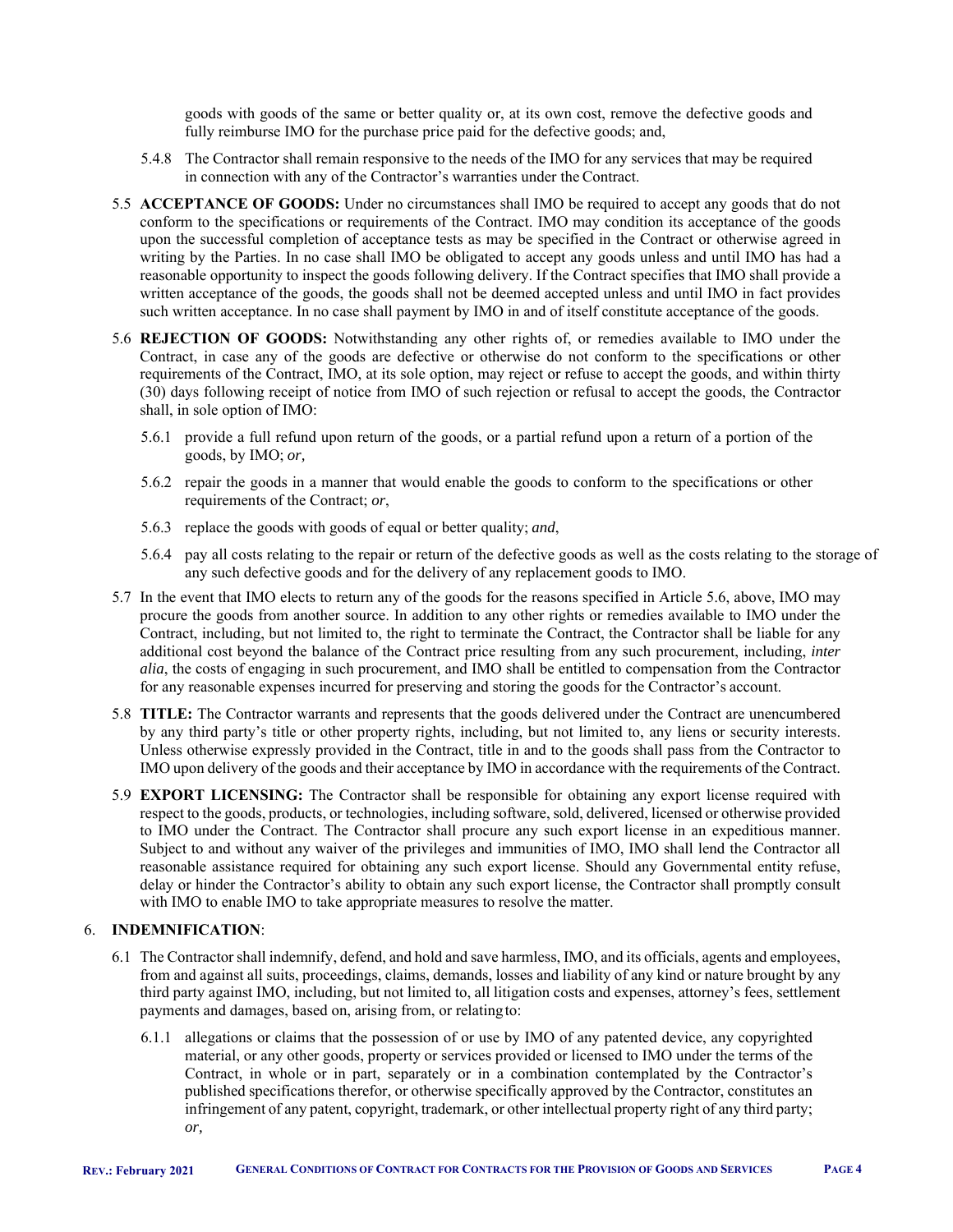- 6.1.2 any acts or omissions of the Contractor, or of any subcontractor or anyone directly or indirectly employed by them in the performance of the Contract, which give rise to legal liability to anyone not a party to the Contract, including, without limitation, claims and liability in the nature of a claim for workers' compensation.
- 6.2 The indemnity set forth in Article 6.1.1, above, shall not apply to:
	- 6.2.1 A claim of infringement resulting from the Contractor's compliance with specific written instructions by IMO directing a change in the specifications for the goods, property, materials, equipment or supplies to be or used, or directing a manner of performance of the Contract or requiring the use of specifications not normally used by the Contractor; *or*
	- 6.2.2 A claim of infringement resulting from additions to or changes in any goods, property, materials equipment, supplies or any components thereof furnished under the Contract if IMO or another party acting under the direction of IMO made such changes.
- 6.3 In addition to the indemnity obligations set forth in this Article 6, the Contractor shall be obligated, at its sole expense, to defend IMO and its officials, agents and employees, pursuant to this Article 6, regardless of whether the suits, proceedings, claims and demands in question actually give rise to or otherwise result in any loss or liability.
- 6.4 IMO shall advise the Contractor about any such suits, proceedings, claims, demands, losses or liability within a reasonable period of time after having received actual notice thereof. The Contractor shall have sole control of the defense of any such suit, proceeding, claim or demand and of all negotiations in connection with the settlement or compromise thereof, except with respect to the assertion or defense of the privileges and immunities of IMO or any matter relating thereto, for which only IMO itself is authorized to assert and maintain. IMO shall have the right, at its own expense, to be represented in any such suit, proceeding, claim or demand by independent counsel of its own choosing.
- 6.5 In the event the use by IMO of any goods, property or services provided or licensed to IMO by the Contractor, in whole or in part, in any suit or proceeding, is for any reason enjoined, temporarily or permanently, or is found to infringe any patent, copyright, trademark or other intellectual property right, or in the event of a settlement, is enjoined, limited or otherwise interfered with, then the Contractor, at its sole cost and expense, shall, promptly, either:
	- 6.5.1 procure for IMO the unrestricted right to continue using such goods or services provided to IMO;
	- 6.5.2 replace or modify the goods or services provided to IMO, or part thereof, with the equivalent or better goods or services, or part thereof, that is non-infringing; *or*,
	- 6.5.3 refund to IMO the full price paid by IMO for the right to have or use such goods, property or services, or part thereof.

# 7. **INSURANCE AND LIABILITY**:

- 7.1 The Contractor shall pay IMO promptly for all loss, destruction, or damage to the property of IMO caused by the Contractor's personnel or by any of its subcontractors or anyone else directly or indirectly employed by the Contractor or any of its subcontractors in the performance of the Contract.
- 7.2 Unless otherwise provided in the Contract, prior to commencement of performance of any other obligations under the Contract, and subject to any limits set forth in the Contract, the Contractor shall take out and shall maintain for the entire term of the Contract, for any extension thereof, and for a period following any termination of the Contract reasonably adequate to deal with losses:
	- 7.2.1 insurance against all risks in respect of its property and any equipment used for the performance of the Contract;
	- 7.2.2 workers' compensation insurance, or its equivalent, or employer's liability insurance, or its equivalent, with respect to the Contractor's personnel sufficient to cover all claims for injury, death and disability, or any other benefits required to be paid by law, in connection with the performance of the Contract;
	- 7.2.3 liability insurance in an adequate amount to cover all claims, including, but not limited to, claims for death and bodily injury, products and completed operations liability, loss of or damage to property, and personal and advertising injury, arising from or in connection with the Contractor's performance under the Contract, including, but not limited to, liability arising out of or in connection with the acts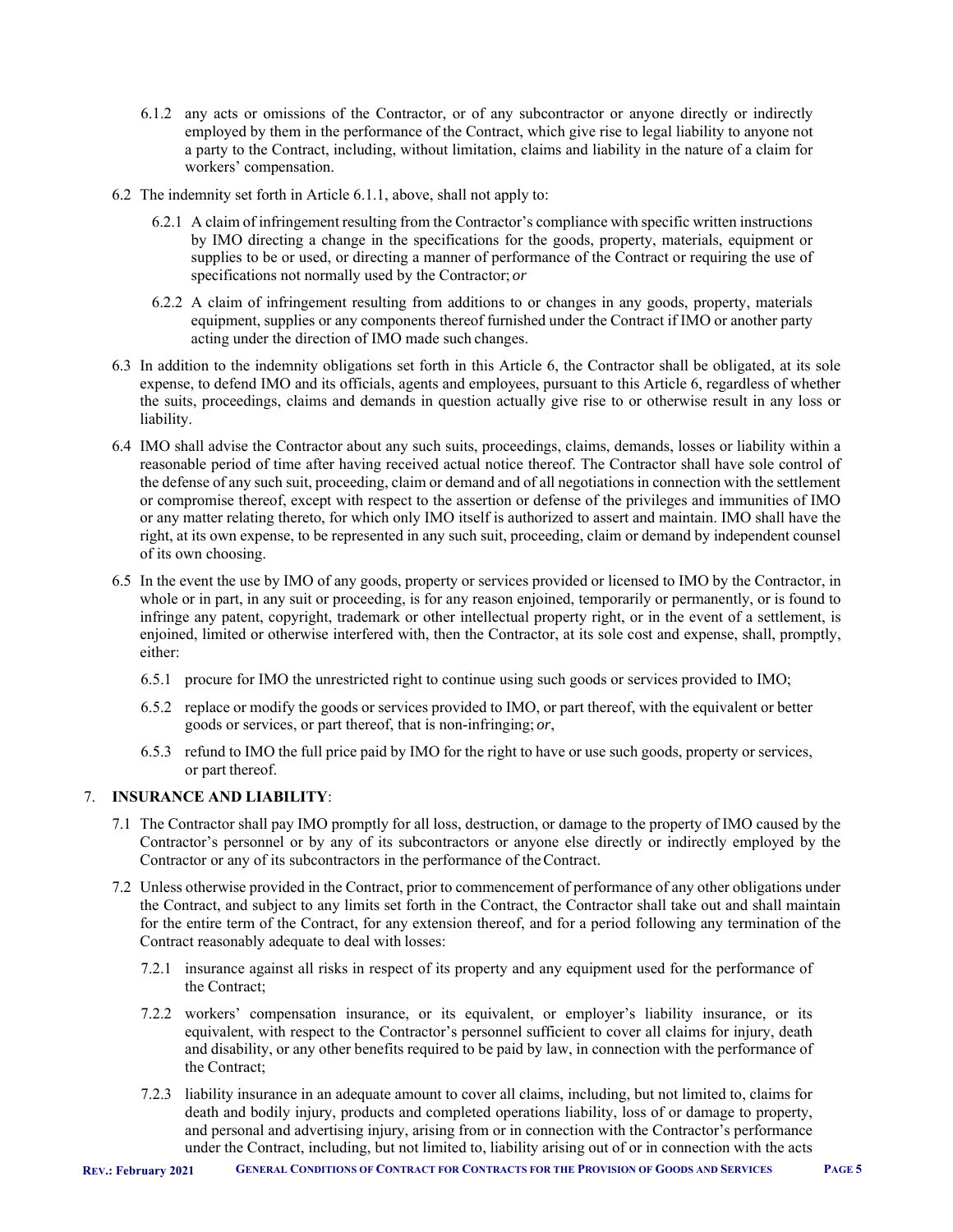or omissions of the Contractor, its personnel, agents, or invitees, or the use, during the performance of the Contract, of any vehicles, boats, airplanes or other transportation vehicles and equipment, whether or not owned by the Contractor; *and*,

- 7.2.4 such other insurance as may be agreed upon in writing between IMO and the Contractor.
- 7.3 The Contractor's liability policies shall also cover subcontractors and all defence costs and shall contain a standard "cross liability" clause.
- 7.4 The Contractor acknowledges and agrees that IMO accepts no responsibility for providing life, health, accident, travel or any other insurance coverage which may be necessary or desirable in respect of any personnel performing services for the Contractor in connection with the Contract.
- 7.5 Except for the workers' compensation insurance or any self-insurance program maintained by the Contractor and approved by IMO, in its sole discretion, for purposes of fulfilling the Contractor's requirements for providing insurance under the Contract, the insurance policies required under the Contract shall:
- 7.6 name IMO as an additional insured under the liability policies, including, if required, as a separate endorsement under the policy;
	- 7.6.1 include a waiver of subrogation of the Contractor's insurance carrier's rights against IMO;
	- 7.6.2 provide that IMO shall receive written notice from the Contractor's insurance carrier not less than thirty (30) days prior to any cancellation or material change of coverage; *and*,
	- 7.6.3 include a provision for response on a primary and non-contributing basis with respect to any other insurance that may be available to IMO.
- 7.7 The Contractor shall be responsible to fund all amounts within any policy deductible or retention.
- 7.8 Except for any self-insurance program maintained by the Contractor and approved by IMO for purposes of fulfilling the Contractor's requirements for maintaining insurance under the Contract, the Contractor shall maintain the insurance taken out under the Contract with reputable insurers that are in good financial standing and that are acceptable to IMO. Prior to the commencement of any obligations under the Contract, the Contractor shall provide IMO with evidence, in the form of certificate of insurance or such other form as IMO may reasonably require, that demonstrates that the Contractor has taken out insurance in accordance with the requirements of the Contract. IMO reserves the right, upon written notice to the Contractor, to obtain copies of any insurance policies or insurance program descriptions required to be maintained by the Contractor under the Contract. Notwithstanding the provisions of Article 7.5.3, above, the Contractor shall promptly notify IMO concerning any cancellation or material change of insurance coverage required under the Contract.
- 7.9 The Contractor acknowledges and agrees that neither the requirement for taking out and maintaining insurance as set forth in the Contract nor the amount of any such insurance, including, but not limited to, any deductible or retention relating thereto, shall in any way be construed as limiting the Contractor's liability arising under or relating to the Contract.
- 8. **ENCUMBRANCES AND LIENS**: The Contractor shall not cause or permit any lien, attachment or other encumbrance by any person to be placed on file or to remain on file in any public office or on file with IMO against any monies due to the Contractor or that may become due for any work done or against any goods supplied or materials furnished under the Contract, or by reason of any other claim or demand against the Contractor or IMO.
- 9. **EQUIPMENT FURNISHED BY IMO TO THE CONTRACTOR**: Title to any equipment and supplies that may be furnished by IMO to the Contractor for the performance of any obligations under the Contract shall rest with IMO, and any such equipment shall be returned to IMO at the conclusion of the Contract or when no longer needed by the Contractor. Such equipment, when returned to IMO, shall be in the same condition as when delivered to the Contractor, subject to normal wear and tear, and the Contractor shall be liable to compensate IMO for the actual costs of any loss of, damage to, or degradation of the equipment that is beyond normal wear and tear.

#### **10. COPYRIGHT, PATENTS AND OTHER PROPRIETARY RIGHTS:**

10.1 Except as is otherwise expressly provided in writing in the Contract, IMO shall be entitled to all intellectual property and other proprietary rights including, but not limited to, patents, copyrights, and trademarks, with regard to products, processes, inventions, ideas, know-how, or documents and other materials which the Contractor has developed for IMO under the Contract and which bear a direct relation to or are produced or prepared or collected in consequence of, or during the course of, the performance of the Contract. The Contractor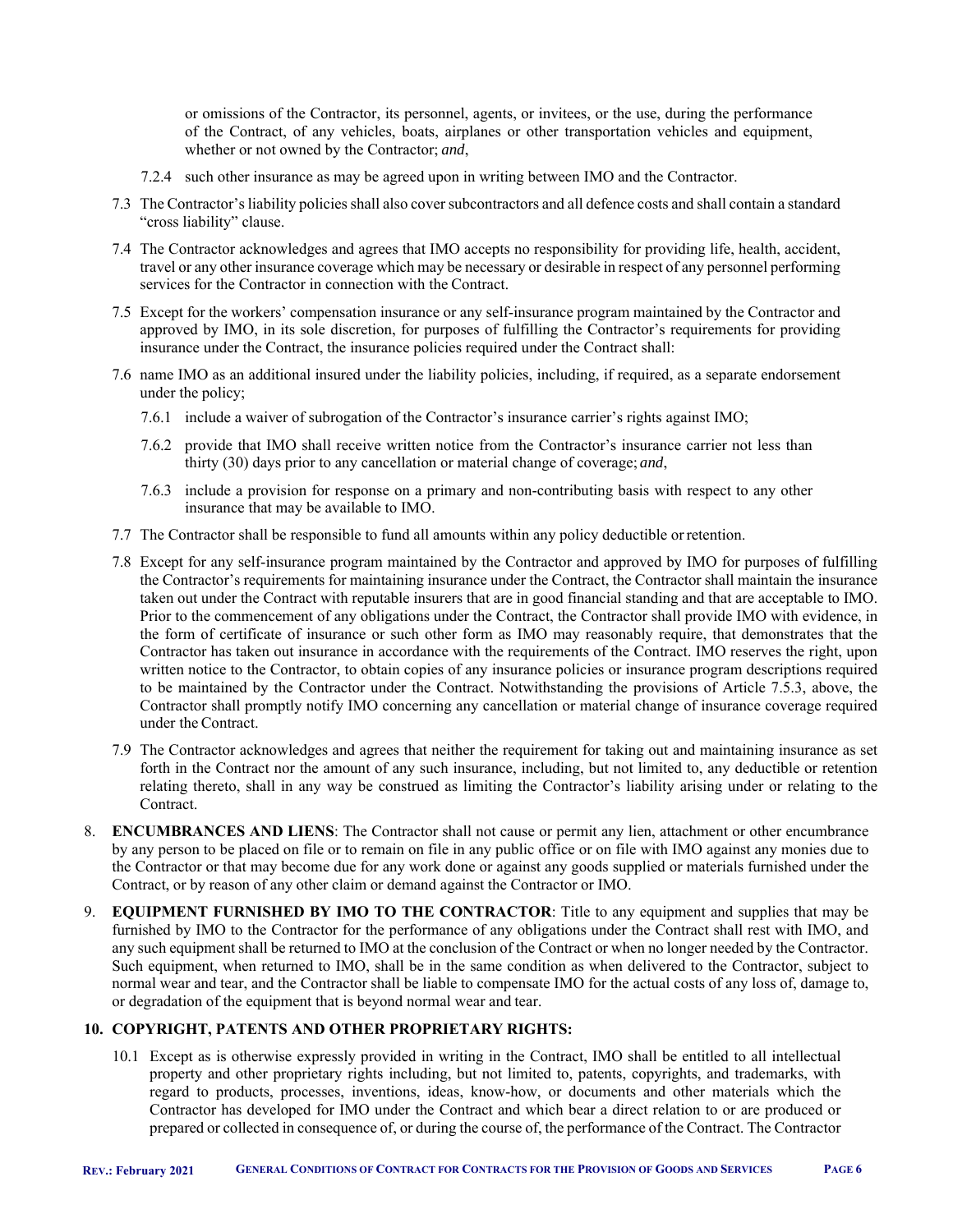acknowledges and agrees that such products, documents and other materials constitute works made for hire for IMO.

- 10.2 To the extent that any such intellectual property or other proprietary rights consist of any intellectual property or other proprietary rights of the Contractor: (i) that pre-existed the performance by the Contractor of its obligations under the Contract, or (ii) that the Contractor may develop or acquire, or may have developed or acquired, independently of the performance of its obligations under the Contract, IMO does not and shall not claim any ownership interest thereto, and the Contractor grants to IMO a perpetual license to use such intellectual property or other proprietary right solely for the purposes of and in accordance with the requirements of the Contract.
- 10.3 At the request of IMO, the Contractor shall take all necessary steps, execute all necessary documents and generally assist in securing such proprietary rights and transferring or licensing them to IMO in compliance with the requirements of the applicable law and of the Contract.
- 10.4 Subject to the foregoing provisions, all maps, drawings, photographs, mosaics, plans, reports, estimates, recommendations, documents, and all other data compiled by or received by the Contractor under the Contract shall be the property of IMO, shall be made available for use or inspection by IMO at reasonable times and in reasonable places, shall be treated as confidential, and shall be delivered only to IMO authorized officials on completion of work under the Contract.
- 11. **PUBLICITY, AND USE OF THE NAME, EMBLEM OR OFFICIAL SEAL OF IMO:** The Contractor shall not advertise or otherwise make public for purposes of commercial advantage or goodwill that it has a contractual relationship with IMO, nor shall the Contractor, in any manner whatsoever use the name, emblem or official seal of IMO, or any abbreviation of the name of IMO in connection with its business or otherwise without the written permission of IMO.
- 12. **CONFIDENTIAL NATURE OF DOCUMENTS AND INFORMATION**: Information and data that is considered proprietary by either Party or that is delivered or disclosed by one Party ("Discloser") to the other Party ("Recipient") during the course of performance of the Contract, and that is designated as confidential ("Information"), shall be held in confidence by that Party and shall be handled as follows:
	- 12.1 The Recipient shall:
		- 12.1.1 use the same care and discretion to avoid disclosure, publication or dissemination of the Discloser's Information as it uses with its own similar Information that it does not wish to disclose, publish or disseminate; *and*,
		- 12.1.2 use the Discloser's Information solely for the purpose for which it was disclosed.
	- 12.2 Provided that the Recipient has a written agreement with the following persons or entities requiring them to treat the Information confidential in accordance with the Contract and this Article 12, the Recipient may disclose Information to:
		- 12.2.1 any other party with the Discloser's prior written consent; *and*,
		- 12.2.2 the Recipient's employees, officials, representatives and agents who have a need to know such Information for purposes of performing obligations under the Contract, and employees officials, representatives and agents of any legal entity that it controls, controls it, or with which it is under common control, who have a need to know such Information for purposes of performing obligations under the Contract, *provided that,* for these purposes a controlled legal entity means:
			- 12.2.2.1 a corporate entity in which the Party owns or otherwise controls, whether directly or indirectly, over fifty percent (50%) of voting shares thereof; *or*,
			- 12.2.2.2 any entity over which the Party exercises effective managerial control; *or*,
			- 12.2.2.3 for IMO, a subsidiary organ or body of IMO established in accordance with the Convention on the International Maritime Organization.
	- 12.3 The Contractor may disclose Information to the extent required by law, *provided that*, subject to and without any waiver of the privileges and immunities of IMO, the Contractor will give IMO sufficient prior notice of a request for the disclosure of Information in order to allow IMO to have a reasonable opportunity to take protective measures or such other action as may be appropriate before any such disclosure is made.
	- 12.4 In line with article 18, IMO may only disclose Information to the extent as required pursuant to the Convention on the International Maritime Organization, ICTS Information Security Management System Privacy Policy and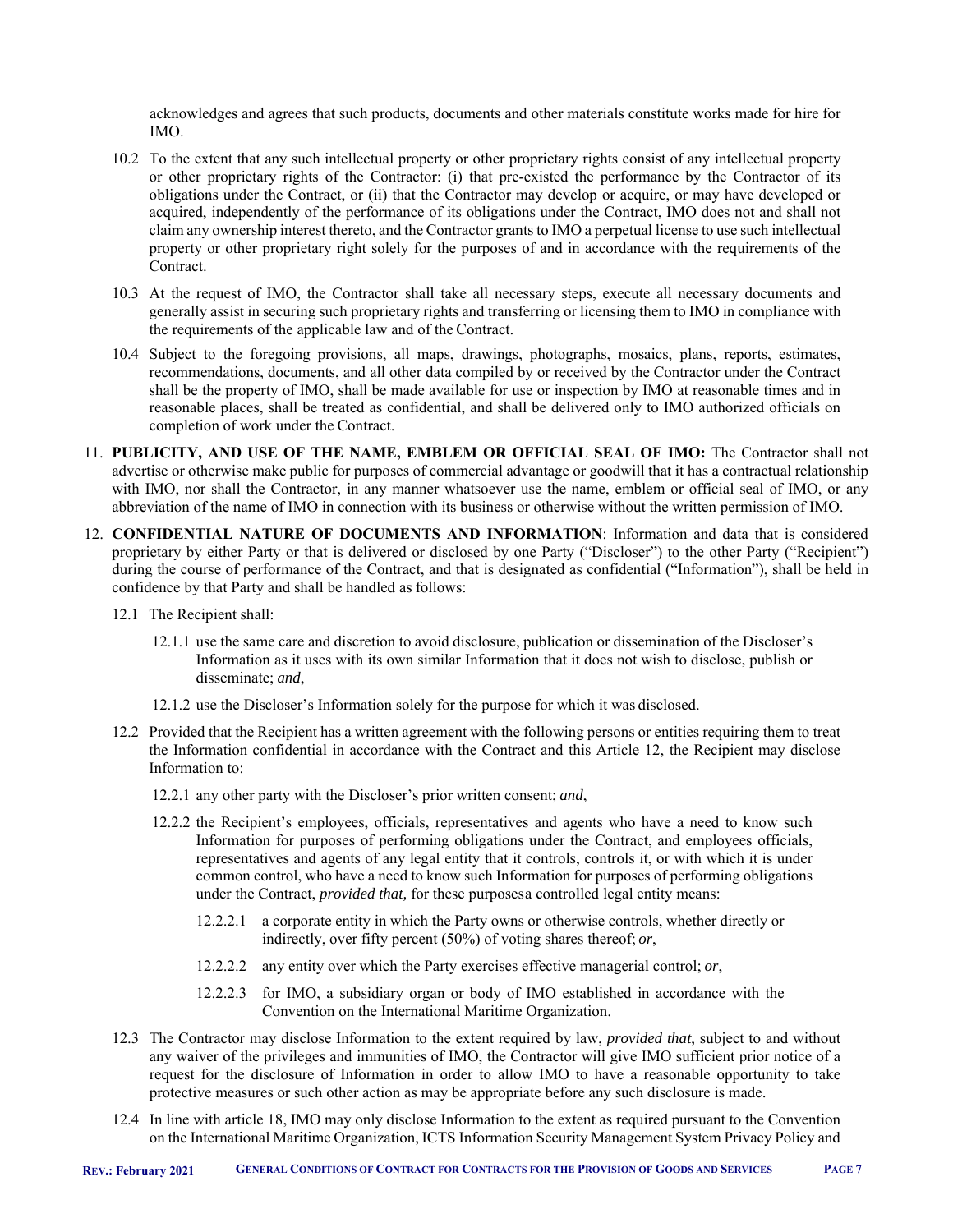ICTS Integrated Management System Management of external providers or pursuant to resolutions or regulations of its organs or rules promulgated thereunder.

- 12.5 The Recipient shall not be precluded from disclosing Information that is obtained by the Recipient from a third party without restriction, is disclosed by the Discloser to a third party without any obligation of confidentiality, is previously known by the Recipient, or at any time is developed by the Recipient completely independently of any disclosures hereunder.
- 12.6 These obligations and restrictions of confidentiality shall be effective during the term of the Contract, including any extension thereof, and, unless otherwise provided in the Contract, shall remain effective following any termination of the Contract.

# 13. **FORCE MAJEURE; OTHER CHANGES IN CONDITIONS**:

- 13.1 In the event of and as soon as possible after the occurrence of any cause constituting *force majeure*, the affected Party shall give notice and full particulars in writing to the other Party, of such occurrence or cause if the affected Party is thereby rendered unable, wholly or in part, to perform its obligations and meet its responsibilities under the Contract. The affected Party shall also notify the other Party of any other changes in condition or the occurrence of any event which interferes or threatens to interfere with its performance of the Contract. Not more than fifteen (15) days following the provision of such notice of *force majeure* or other changes in condition or occurrence, the affected Party shall also submit a statement to the other Party of estimated expenditures that will likely be incurred for the duration of the change in condition or occurrence or the event of *force majeure*. On receipt of the notice or notices required hereunder, the Party not affected by the occurrence of a cause constituting *force majeure* or changes in condition or occurrence shall take such action as it reasonably considers to be appropriate or necessary in the circumstances, including the granting to the affected Party of a reasonable extension of time in which to perform any obligations under the Contract.
- 13.2 If the Contractor is rendered unable, wholly or in part, by reason of *force majeure* to perform its obligations and meet its responsibilities under the Contract, IMO shall have the right to suspend or terminate the Contract on the same terms and conditions as are provided for in Article 14, "Termination," except that the period of notice shall be seven (7) days instead of thirty (30) days. In any case, IMO shall be entitled to consider the Contractor permanently unable to perform its obligations under the Contract in case the Contractor is unable to perform its obligations, wholly or in part, by reason of *force majeure* for any period in excess of ninety (90) days.
- 13.3 *Force majeure* as used herein means any unforeseeable and irresistible act of nature, any act of war (whether declared or not), invasion, revolution, insurrection, terrorism, epidemic, pandemic or any other acts of a similar nature or force, *provided that* such acts arise from causes beyond the control and without the fault or negligence of the Contractor. The Contractor acknowledges and agrees that, with respect to any obligations under the Contract that the Contractor must perform in areas in which IMO is engaged in, preparing to engage in, or disengaging from any capacity building or similar activities, any delays or failure to perform such obligations arising from or relating to harsh conditions within such areas, or to any incidents of civil unrest occurring in such areas, shall not, in and of itself, constitute *force majeure* under the Contract.

# 14. **TERMINATION**:

- 14.1 Either Party may terminate the Contract for cause, in whole or in part, upon thirty (30) days' notice, in writing, to the other Party. The initiation of conciliation or arbitral proceedings in accordance with Article 17 "Settlement of Disputes," below, shall not be deemed to be a "cause" for or otherwise to be in itself a termination of the Contract.
- 14.2 IMO may terminate the Contract at any time by providing written notice to the Contractor in any case in which the mandate of IMO applicable to the performance of the Contract or the funding of IMO applicable to the Contract is curtailed or terminated, whether in whole or in part. In addition, unless otherwise provided by the Contract, upon sixty (60) day's advance written notice to the Contractor, IMO may terminate the Contract without having to provide any justification therefor.
- 14.3 In the event of any termination of the Contract, upon receipt of notice of termination that has been issued by IMO, the Contractor shall, except as may be directed by IMO in the notice of termination or otherwise in writing:
	- 14.3.1 take immediate steps to bring the performance of any obligations under the Contract to a close in a prompt and orderly manner, and in doing so, reduce expenses to a minimum;
	- 14.3.2 refrain from undertaking any further or additional commitments under the Contract as of and following the date of receipt of such notice;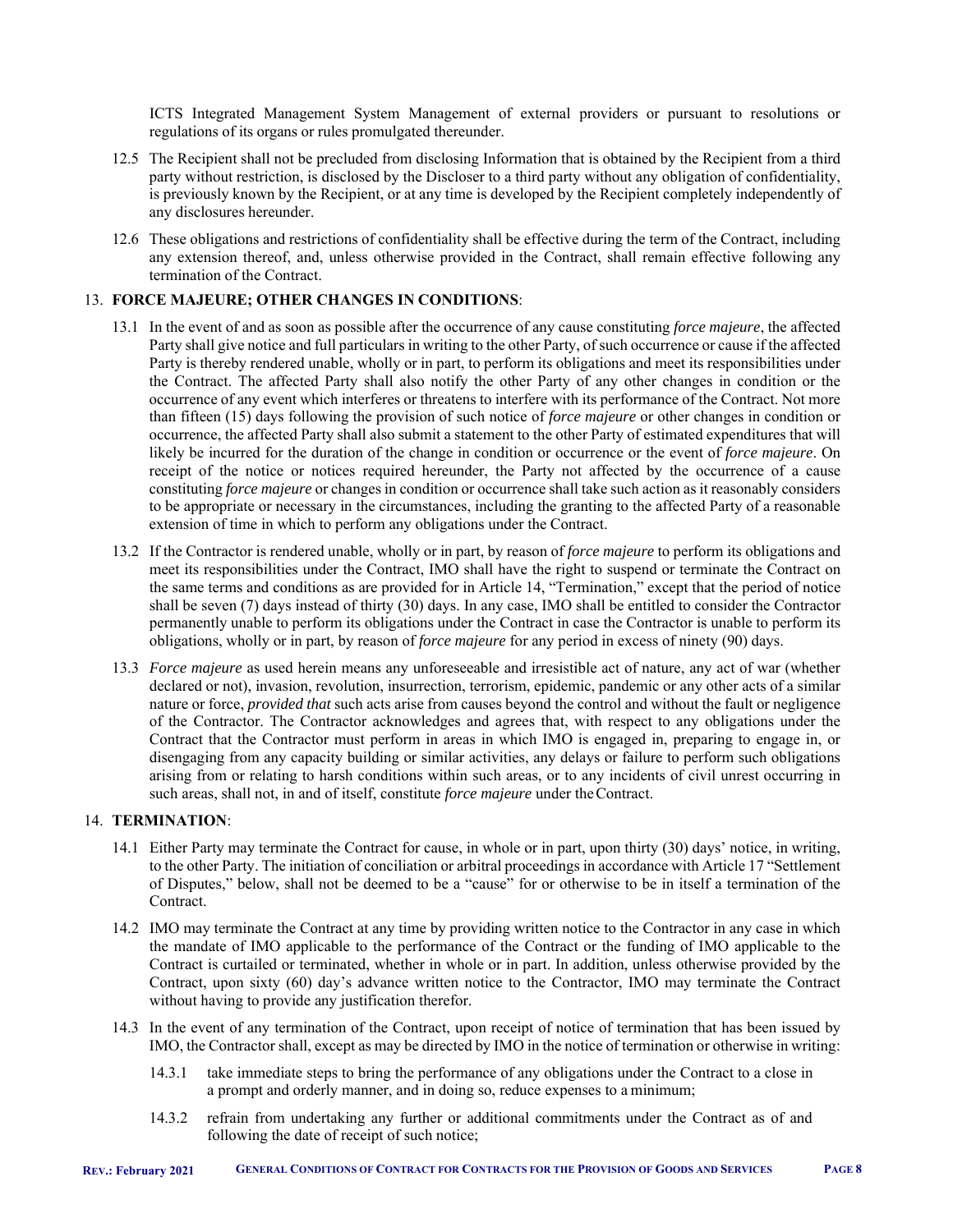- 14.3.3 place no further subcontracts or orders for materials, services, or facilities, except as IMO and the Contractor agree in writing are necessary to complete any portion of the Contract that is not terminated;
- 14.3.4 terminate all subcontracts or orders to the extent they relate to the portion of the Contract terminated;
- 14.3.5 transfer title and deliver to IMO the fabricated or unfabricated parts, work in process, completed work, supplies, and other material produced or acquired for the portion of the Contract terminated;
- 14.3.6 deliver all completed or partially completed plans, drawings, information, and other property that, if the Contract had been completed, would be required to be furnished to IMO thereunder;
- 14.3.7 complete performance of the work not terminated; *and*,
- 14.3.8 take any other action that may be necessary, or that IMO may direct in writing, for the minimization of losses and for the protection and preservation of any property, whether tangible or intangible, related to the Contract that is in the possession of the Contractor and in which IMO has or may be reasonably expected to acquire an interest.
- 14.4 In the event of any termination of the Contract, IMO shall be entitled to obtain reasonable written accountings from the Contractor concerning all obligations performed or pending in accordance with the Contract. In addition, IMO shall not be liable to pay the Contractor except for those goods delivered and services provided to IMO in accordance with the requirements of the Contract, but only if such goods or services were ordered, requested or otherwise provided prior to the Contractor's receipt of notice of termination from IMO or prior to the Contractor's tendering of notice of termination to IMO.
- 14.5 IMO may, without prejudice to any other right or remedy available to it, terminate the Contract forthwith in the event that:
	- 14.5.1 the Contractor is adjudged bankrupt, or is liquidated, or becomes insolvent, or applies for a moratorium or stay on any payment or repayment obligations, or applies to be declared insolvent;
	- 14.5.2 the Contractor is granted a moratorium or a stay, or is declared insolvent;
	- 14.5.3 the Contractor makes an assignment for the benefit of one or more of its creditors;
	- 14.5.4 a Receiver is appointed on account of the insolvency of the Contractor;
	- 14.5.5 the Contractor offers a settlement in lieu of bankruptcy or receivership; *or,*
	- 14.5.6 IMO reasonably determines that the Contractor has become subject to a materially adverse change in its financial condition that threatens to substantially affect the ability of the Contractor to perform any of its obligations under the Contract.
- 14.6 Except as prohibited by law, the Contractor shall be bound to compensate IMO for all damages and costs, including, but not limited to, all costs incurred by IMO in any legal or non-legal proceedings, as a result of any of the events specified in Article 14.5, above, and resulting from or relating to a termination of the Contract, even if the Contractor is adjudged bankrupt, or is granted a moratorium or stay or is declared insolvent. The Contractor shall immediately inform IMO of the occurrence of any of the events specified in Article 14.5, above, and shall provide IMO with any information pertinent thereto.
- 14.7 The provisions of this Article 14 are without prejudice to any other rights or remedies of IMO under the Contract or otherwise.
- 15. **NON-WAIVER OF RIGHTS**: The failure by either Party to exercise any rights available to it, whether under the Contract or otherwise, shall not be deemed for any purposes to constitute a waiver by the other Party of any such right or any remedy associated therewith, and shall not relieve the Parties of any of their obligations under the Contract.
- 16. **NON-EXCLUSIVITY:** Unless otherwise specified in the Contract, IMOs shall have no obligation to purchase any minimum quantities of goods or services from the Contractor, and IMO shall have no limitation on its right to obtain goods or services of the same kind, quality and quantity described in the Contract, from any other source at any time.

# 17. **SETTLEMENT OF DISPUTES**:

17.1 **AMICABLE SETTLEMENT**: The Parties shall use their best efforts to amicably settle any dispute, controversy, or claim arising out of the Contract or the breach, termination, or invalidity thereof. Where the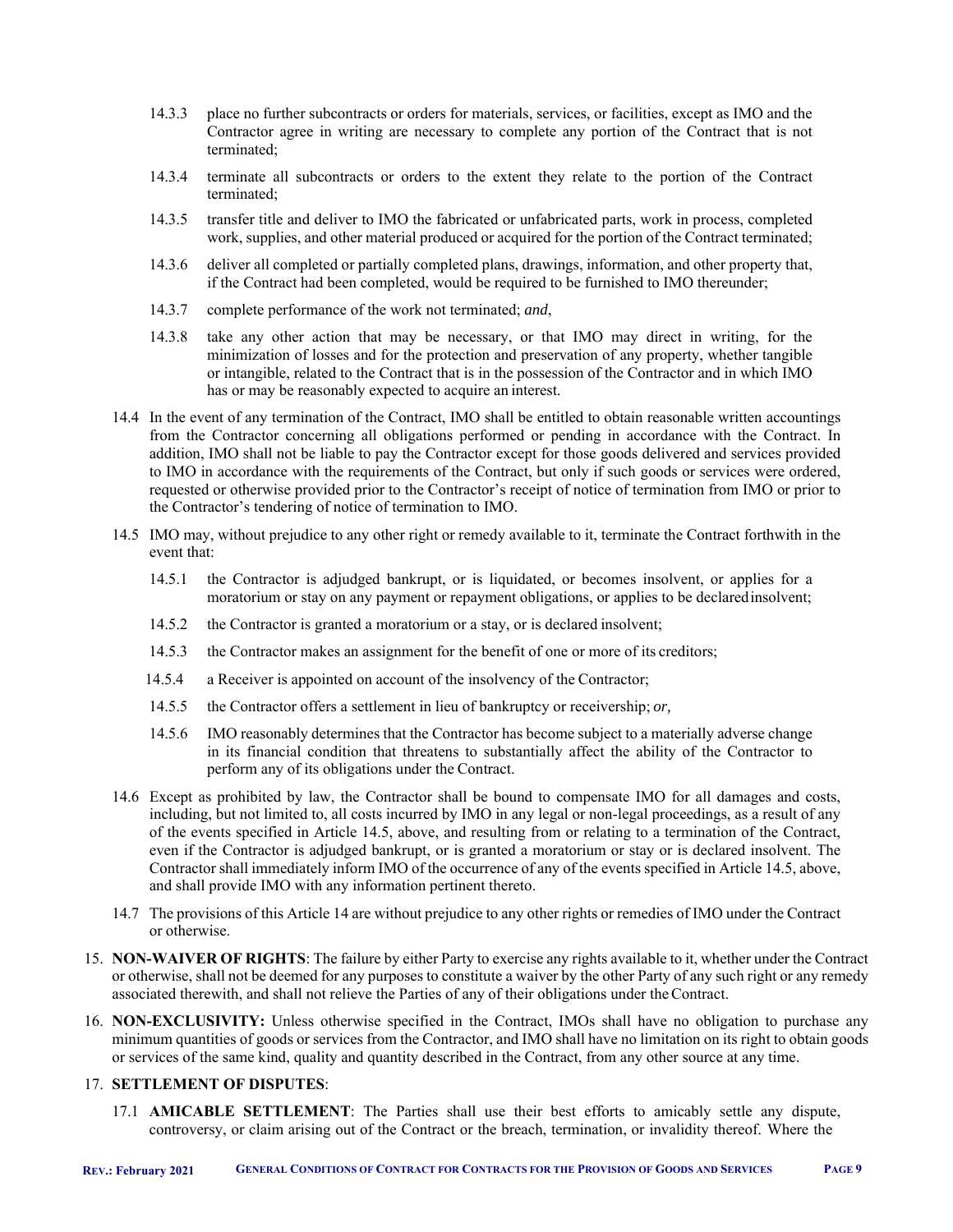Parties wish to seek such an amicable settlement through conciliation, the conciliation shall take place in accordance with the Conciliation Rules then obtaining of the United Nations Commission on International Trade Law ("UNCITRAL"), or according to such other procedure as may be agreed between the Parties in writing.

- 17.2 **ARBITRATION**: Any dispute, controversy, or claim between the Parties arising out of the Contract or the breach, termination, or invalidity thereof, unless settled amicably under Article 17.1, above, within sixty (60) days after receipt by one Party of the other Party's written request for such amicable settlement, shall be referred by either Party to arbitration in accordance with the UNCITRAL Arbitration Rules then obtaining. The decisions of the arbitral tribunal shall be based on general principles of international commercial law. The arbitral tribunal shall be empowered to order the return or destruction of goods or any property, whether tangible or intangible, or of any confidential information provided under the Contract, order the termination of the Contract, or order that any other protective measures be taken with respect to the goods, services or any other property, whether tangible or intangible, or of any confidential information provided under the Contract, as appropriate, all in accordance with the authority of the arbitral tribunal pursuant to Article 26 ("Interim measures") and Article 34 ("Form and effect of the award") of the UNCITRAL Arbitration Rules. The arbitral tribunal shall have no authority to award punitive damages. In addition, unless otherwise expressly provided in the Contract, the arbitral tribunal shall have no authority to award interest in excess of the London Inter-Bank Offered Rate ("LIBOR") then prevailing, and any such interest shall be simple interest only. The Parties shall be bound by any arbitration award rendered as a result of such arbitration as the final adjudication of any such dispute, controversy, or claim. The place of arbitration shall be London, United Kingdom.
- 18. **PRIVILEGES AND IMMUNITIES**: IMO is an international intergovernmental organization that is subject to international law and, therefore, not subject to a national legislation. As a United Nations Specialized Agency, IMO enjoys the Privileges and Immunities awarded in the Convention on the Privileges and Immunities of the Specialized Agencies of 1947, including the immunity of legal process and the immunity of execution. Nothing in or relating to the Contract shall be deemed a waiver, express or implied, of any of the privileges and immunities of IMO, including its subsidiary organs and bodies.

#### 19. **TAX EXEMPTION**:

- 19.1 Article III, Section 9, of the Convention on the Privileges and Immunities of the Specialized Agencies provides, *inter alia*, that IMO, including its subsidiary organs and bodies, is exempt from all direct taxes, except charges for public utility services, and is exempt from customs restrictions, duties, and charges of a similar nature in respect of articles imported or exported for its official use. In the event any governmental authority refuses to recognize the exemptions of IMO from such taxes, restrictions, duties, or charges, the Contractor shall immediately consult with IMO to determine a mutually acceptable procedure.
- 19.2 The Contractor authorizes IMO to deduct from the Contractor's invoices any amount representing such taxes, duties or charges, unless the Contractor has consulted with IMO before the payment thereof and IMO has, in each instance, specifically authorized the Contractor to pay such taxes, duties, or charges under written protest. In that event, the Contractor shall provide IMO with written evidence that payment of such taxes, duties or charges has been made and appropriately authorized, and IMO shall reimburse the Contractor for any such taxes, duties, or charges so authorized by IMO and paid by the Contractor under written protest.

#### 20. **MODIFICATIONS**:

- 20.1 Only the Director, Administrative Division, or such other contracting authority as IMO has made known to the Contractor in writing, possesses the authority to agree on behalf of IMO to any modification of or change in the Contract, to a waiver of any of its provisions or to any additional contractual relationship of any kind with the Contractor. Accordingly, no modification or change in the Contract shall be valid and enforceable against IMO unless provided by a valid written amendment to the Contract signed by the Director, Administrative Division, or such other contracting authority.
- 20.2 If the Contract shall be extended for additional periods in accordance with the terms and conditions of the Contract, the terms and conditions applicable to any such extended term of the Contract shall be the same terms and conditions as set forth in the Contract, unless the Parties shall have agreed otherwise pursuant to a valid amendment concluded in accordance with Article 20.1, above.
- 20.3 The terms or conditions of any supplemental undertakings, licenses, or other forms of agreement concerning any goods or services provided under the Contract shall not be valid and enforceable against IMO nor in any way shall constitute an agreement by IMO thereto unless any such undertakings, licenses or other forms are the subject of a valid amendment concluded in accordance with Article 20.1, above.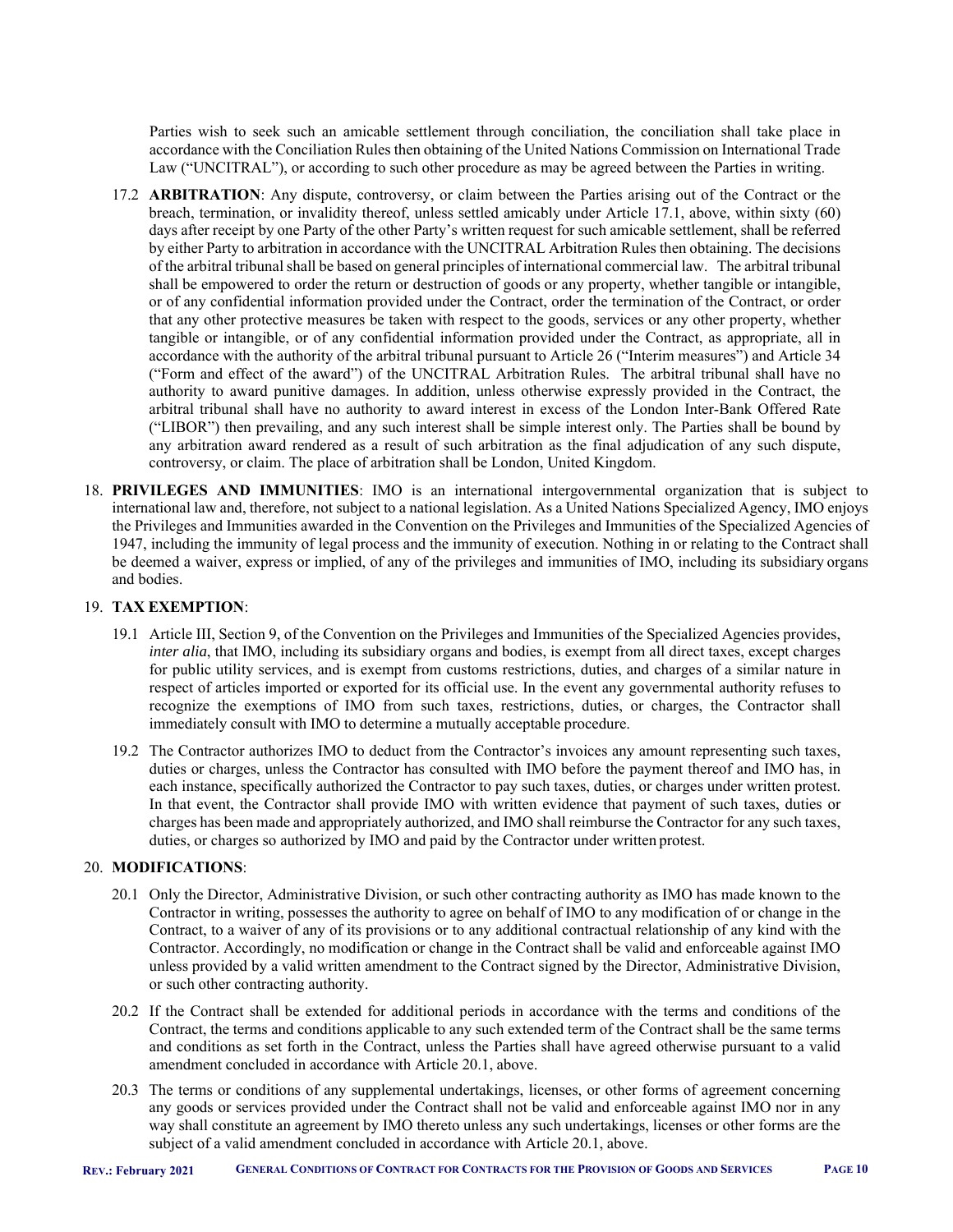#### 21. **AUDITS AND INVESTIGATIONS**:

- 21.1 Each invoice paid by IMO shall be subject to a post-payment audit by auditors, whether internal or external, of IMO or by other authorized and qualified agents of IMO at any time during the term of the Contract and for a period of three (3) years following the expiration or prior termination of the Contract. IMO shall be entitled to a refund from the Contractor for any amounts shown by such audits to have been paid by IMO other than in accordance with the terms and conditions of the Contract.
- 21.2 IMO may conduct investigations relating to any aspect of the Contract or the award thereof, the obligations performed under the Contract, and the operations of the Contractor generally relating to performance of the Contract at any time during the term of the Contract and for a period of three (3) years following the expiration or prior termination of the Contract.
- 21.3 The Contractor shall provide its full and timely cooperation with any such inspections, post-payment audits or investigations. Such cooperation shall include, but shall not be limited to, the Contractor's obligation to make available its personnel and any relevant documentation for such purposes at reasonable times and on reasonable conditions and to grant to IMO access to the Contractor's premises at reasonable times and on reasonable conditions in connection with such access to the Contractor's personnel and relevant documentation. The Contractor shall require its agents, including, but not limited to, the Contractor's attorneys, accountants or other advisers, to reasonably cooperate with any inspections, post-payment audits or investigations carried out by IMO hereunder.

#### 22. **LIMITATION ON ACTIONS**:

- 22.1 Except with respect to any indemnification obligations in Article 6, above, or as are otherwise set forth in the Contract, any arbitral proceedings in accordance with Article 17.2, above, arising out of the Contract must be commenced within three years after the cause of action has accrued.
- 22.2 The Parties further acknowledge and agree that, for these purposes, a cause of action shall accrue when the breach actually occurs, or, in the case of latent defects, when the injured Party knew or should have known all of the essential elements of the cause of action, or in the case of a breach of warranty, when tender of delivery is made, except that, if a warranty extends to future performance of the goods or any process or system and the discovery of the breach consequently must await the time when such goods or other process or system is ready to perform in accordance with the requirements of the Contract, the cause of action accrues when such time of future performance actually begins.
- 23. **ESSENTIAL TERMS**: The Contractor acknowledges and agrees that each of the provisions in Articles 24 to 29 hereof constitutes an essential term of the Contract and that any breach of any of these provisions shall entitle IMO to terminate the Contract or any other contract with IMO immediately upon notice to the Contractor, without any liability for termination charges or any other liability of any kind.
- 24. **SOURCE OF INSTRUCTIONS:** The Contractor shall neither seek nor accept instructions from any authority external to IMO in connection with the performance of its obligations under the Contract. Should any authority external to IMO seek to impose any instructions concerning or restrictions on the Contractor's performance under the Contract, the Contractor shall promptly notify IMO and provide all reasonable assistance required by IMO. The Contractor shall not take any action in respect of the performance of its obligations under the Contract that may adversely affect the interests of IMO, and the Contractor shall perform its obligations under the Contract with the fullest regard to the interests of IMO.
- 25. **OFFICIALS NOT TO BENEFIT:** The Contractor warrants that it has not and shall not offer to any representative, official, employee, or other agent of IMO any direct or indirect benefit arising from or related to the performance of the Contract or of any other contract with IMO or the award thereof or for any other purpose intended to gain an advantage for the Contractor.
- 26. **OBSERVANCE OF THE LAW**: The Contractor shall comply with all laws, ordinances, rules, and regulations bearing upon the performance of its obligations under the Contract.
- 27. **CHILD LABOR**: The Contractor represents and warrants that neither it, its parent entities (if any), nor any of the Contractor's subsidiary or affiliated entities (if any) is engaged in any practice inconsistent with the rights set forth in the Convention on the Rights of the Child, including Article 32 thereof, which, *inter alia*, requires that a child shall be protected from performing any work that is likely to be hazardous or to interfere with the child's education, or to be harmful to the child's health or physical, mental, spiritual, moral, or social development.
- 28. **MINES**: The Contractor represents and warrants that neither it, its parent entities (if any), nor any of the Contractor's subsidiaries or affiliated entities (if any) is engaged in the sale or manufacture of anti-personnel mines or components utilized in the manufacture of anti-personnel mines.